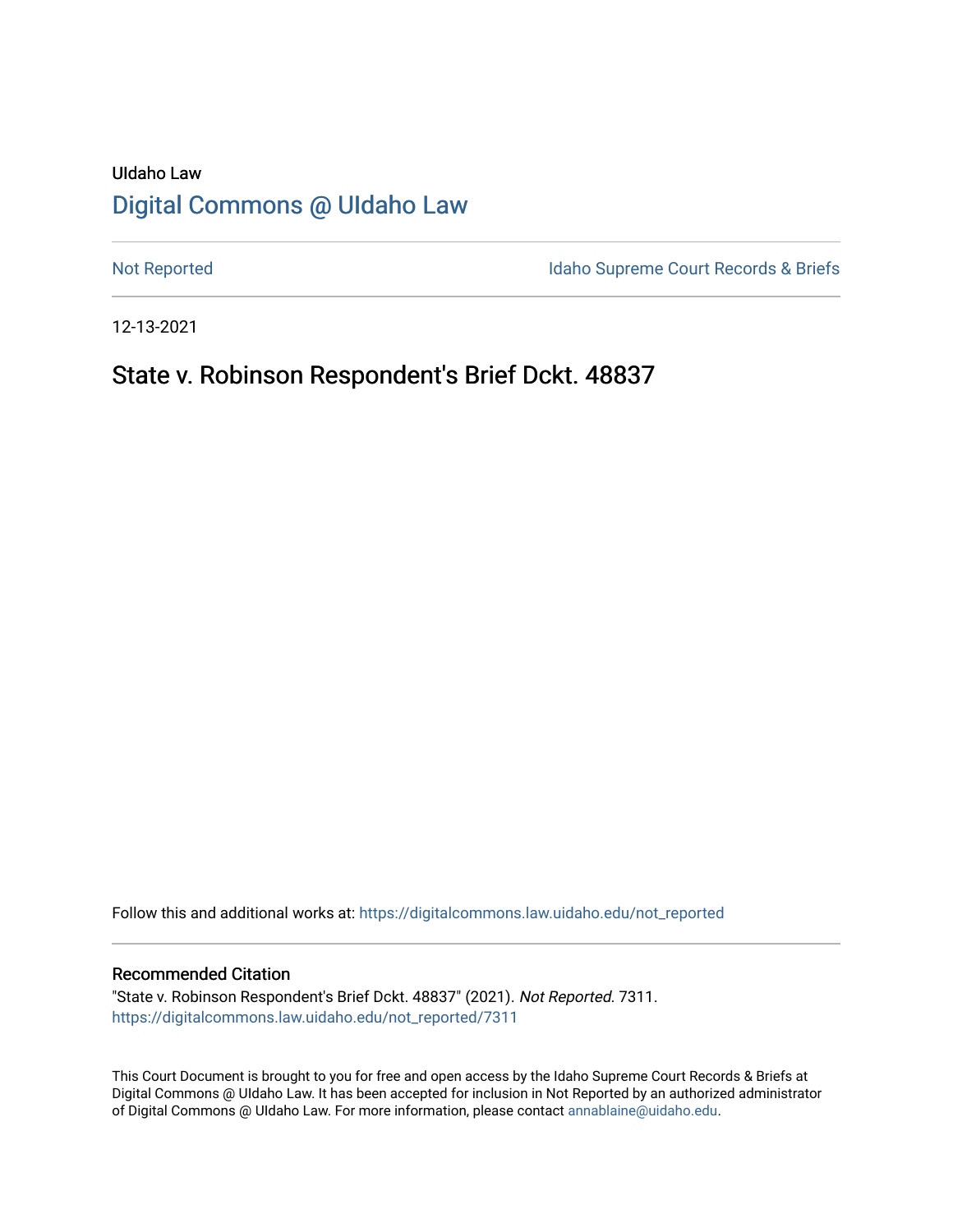Electronically Filed 12/13/2021 3:42 PM Idaho Supreme Court Melanie Gagnepain, Clerk of the Court By: Brad Thies, Deputy Clerk

LAWRENCE G. WASDEN Attorney General State of Idaho

MARK A. KUBINSKI Deputy Attorney General Chief, Criminal Law Division

KENNETH K. JORGENSEN Deputy Attorney General P.O. Box 83720 Boise, Idaho 83720-0010 (208) 334-4534 Email: ecf@ag.idaho.gov

## IN THE SUPREME COURT OF THE STATE OF IDAHO

| STATE OF IDAHO,                                          |                            |
|----------------------------------------------------------|----------------------------|
|                                                          | NO. 48837-2021             |
| Plaintiff-Respondent,                                    |                            |
|                                                          |                            |
|                                                          |                            |
| V.<br>KENDRICK DEWAYNE ROBINSON,<br>Defendant-Appellant. | Twin Falls County Case No. |
|                                                          | CR42-19-10602              |
|                                                          |                            |
|                                                          |                            |
|                                                          | <b>RESPONDENT'S BRIEF</b>  |
|                                                          |                            |
|                                                          |                            |

Has Kendrick Dewayne Robinson failed to show that the district court abused its discretion by imposing a twenty-year indeterminate period as part of his thirty-year sentence for trafficking in methamphetamine?

## ARGUMENT

## Robinson Has Failed To Show That The District Court Abused Its Discretion

## A. Introduction

In October of 2019, authorities conducting a traffic stop found Robinson in possession of

\$8,493 and 1,889.4 grams of methamphetamine. (PSI, pp. 19-20.) The state charged Robinson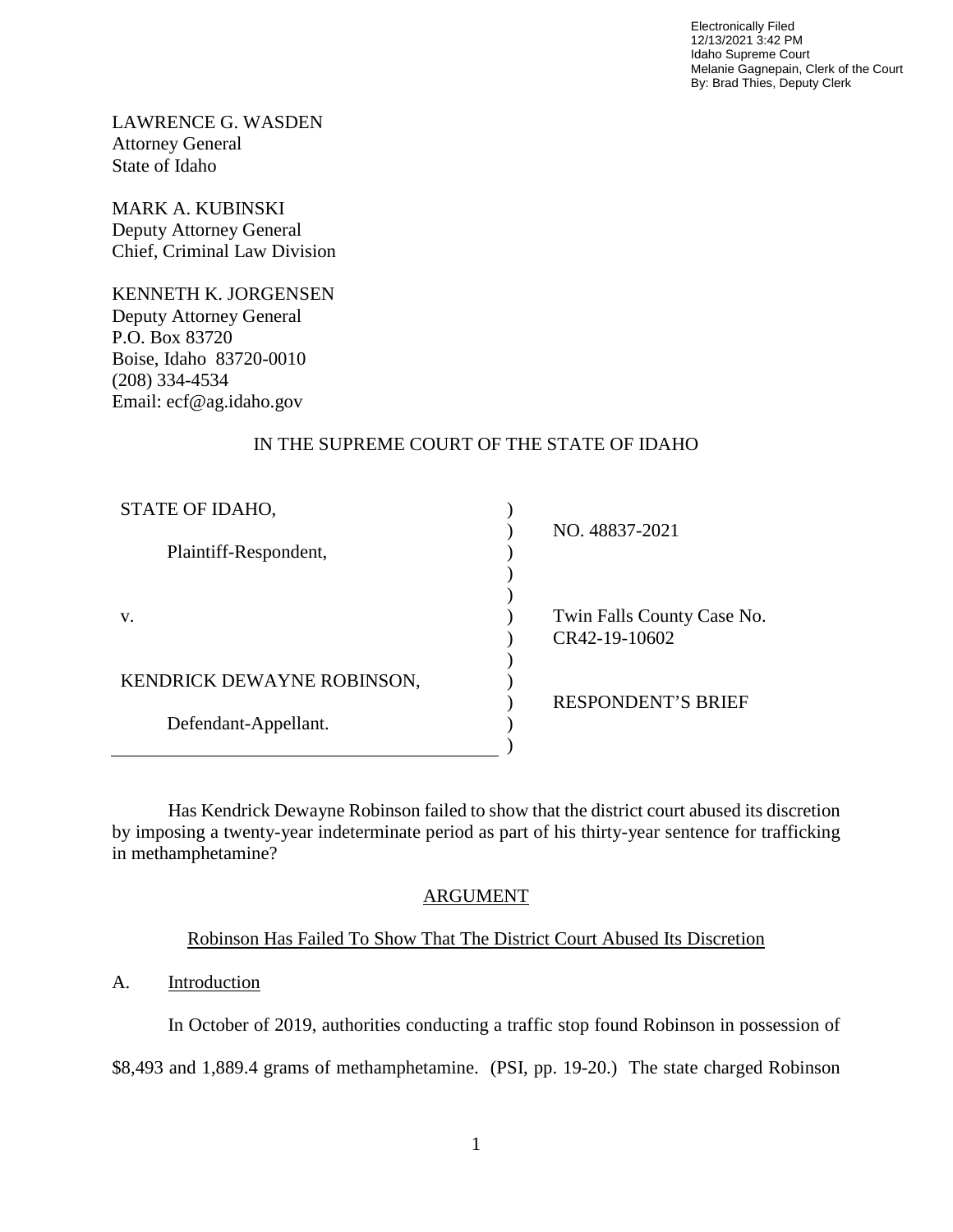with one count of trafficking in methamphetamine, which a jury later found Robinson guilty of. (R., pp. 54-55, 227.) The district court sentenced Robinson to thirty years, with ten years determinate, and Robinson filed a timely appeal. (R., pp. 256-258, 264-266.)

On appeal, Robinson argues that "the district court abused its discretion by imposing an excessive indeterminate term." (Appellant's brief, p. 1.) Robinson has failed to show that the district court abused its discretion by imposing a twenty-year indeterminate period as part of his thirty-year sentence for trafficking in methamphetamine.

## B. Standard Of Review

"Appellate review of a sentence is based on an abuse of discretion standard. Where a sentence is not illegal, the appellant has the burden to show that it is unreasonable and, thus, a clear abuse of discretion." State v. Schiermeier, 165 Idaho 447, 451, 447 P.3d 895, 899 (2019) (internal quotations and citations omitted). A sentence of confinement is reasonable if it appears at the time of sentencing that confinement is necessary to accomplish the primary objective of protecting society and to achieve any or all of the related goals of deterrence, rehabilitation, or retribution applicable to a given case. Id. at 454, 447 P.3d at 902. "A sentence fixed within the limits prescribed by the statute will ordinarily not be considered an abuse of discretion." Id. (internal quotations omitted). "In deference to the trial judge, this Court will not substitute its view of a reasonable sentence where reasonable minds might differ." State v. Matthews, 164 Idaho 605, 608, 434 P.3d 209, 212 (2019) (citation omitted).

In evaluating whether a lower court abused its discretion, the appellate court conducts a four-part inquiry, which asks "whether the trial court: (1) correctly perceived the issue as one of discretion; (2) acted within the outer boundaries of its discretion; (3) acted consistently with the legal standards applicable to the specific choices available to it; and (4) reached its decision by the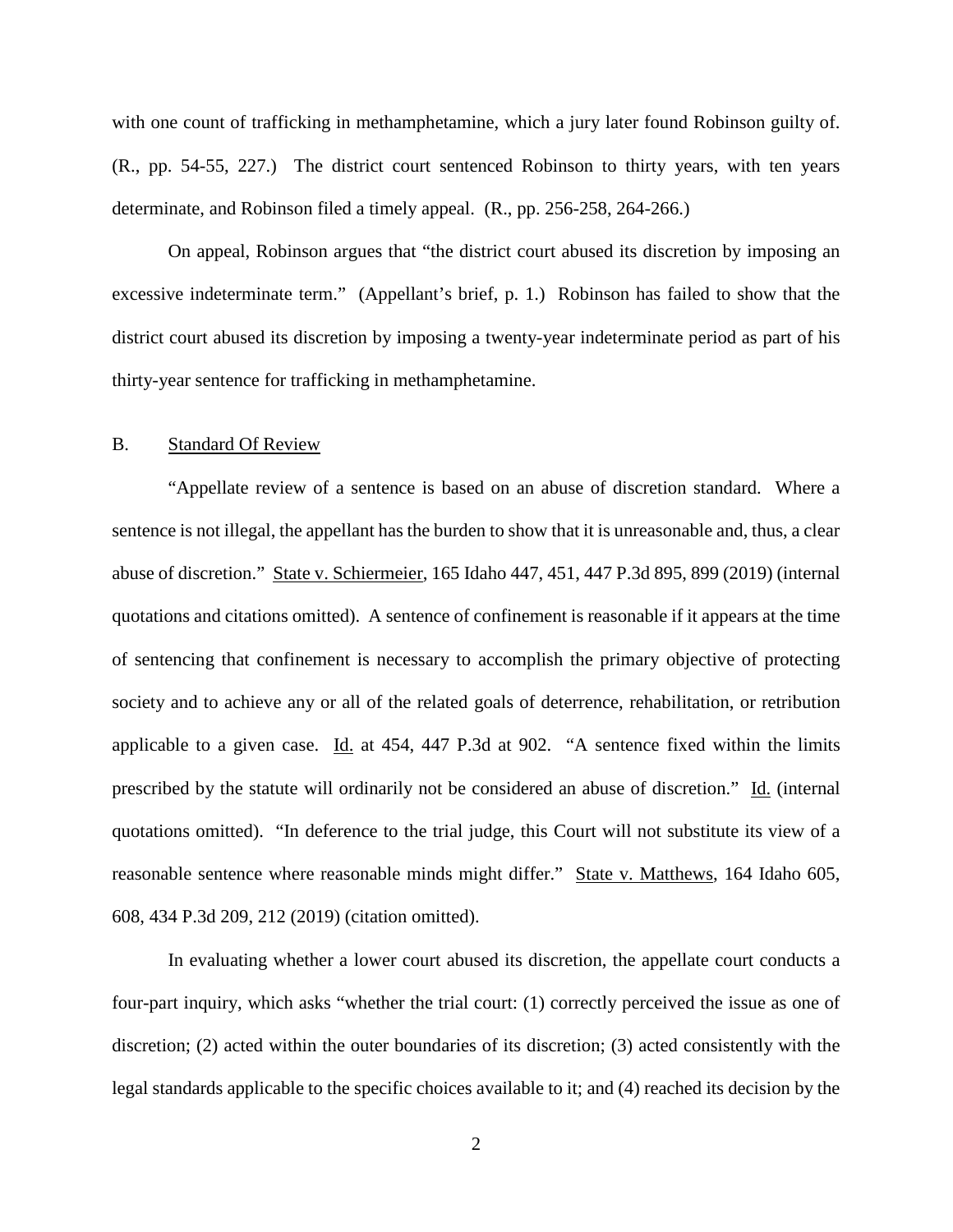exercise of reason." State v. Herrera, 164 Idaho 261, 270, 429 P.3d 149, 158 (2018) (citing Lunneborg v. My Fun Life, 163 Idaho 856, 863, 421 P.3d 187, 194 (2018)).

## C. Robinson Has Shown No Abuse Of The District Court's Discretion

The sentence imposed is within the statutory limits of I.C.  $\S 37-2732B(a)(4)(C)$ . The record shows the district court perceived its discretion, employed the correct legal standards to the issue before it, and acted reasonably and within the scope of its discretion.

At the sentencing hearing, the district court stated it is "impressed, in some ways, by the letters of support from Lieutenant or Sergeant Haus and the other persons in the jail talking about how well-behaved [Robinson is] and how [he's] not a problem."  $(05/03/2021$  Tr., p. 17, Ls. 11-14.) Due to the mandatory minimum sentence, the district court stated it doesn't "have the option to put [Robinson] on probation or put [him] back out in the community, which [he] basically just requested for." (05/03/2021 Tr., p. 18, Ls. 10-12.) The district court noted Robinson has "a LSI of 20, which is low. [He doesn't] have a large history. [He has] a robbery charge from 2003," and received "78 days jail and 36-month probation. It does not outline what the overall sentence was after [he was] violated in 2004." (05/03/2021 Tr., p. 18, Ls. 15-24.) The district court further noted Robinson's "[v]andalism, battery of a spouse in 2011, which was a misdemeanor. [He] got seven days in jail and three years probation." (05/03/2021 Tr., p. 19, Ls. 2-4.)

When discussing the sentencing factors the district court stated "[d]eterrence is a big one in this case as well as overall protection to society. A sentence has to be pronounced that serves as a deterrent to not only [Robinson], but to anybody else that may contemplate trafficking methamphetamine above 400 grams." (05/03/2021 Tr., p. 20, Ls. 6-10.) The district court stated trafficking is "a very serious crime because methamphetamine is basically a scourge in the community. It affects negatively everybody that it comes in contact with, even remotely."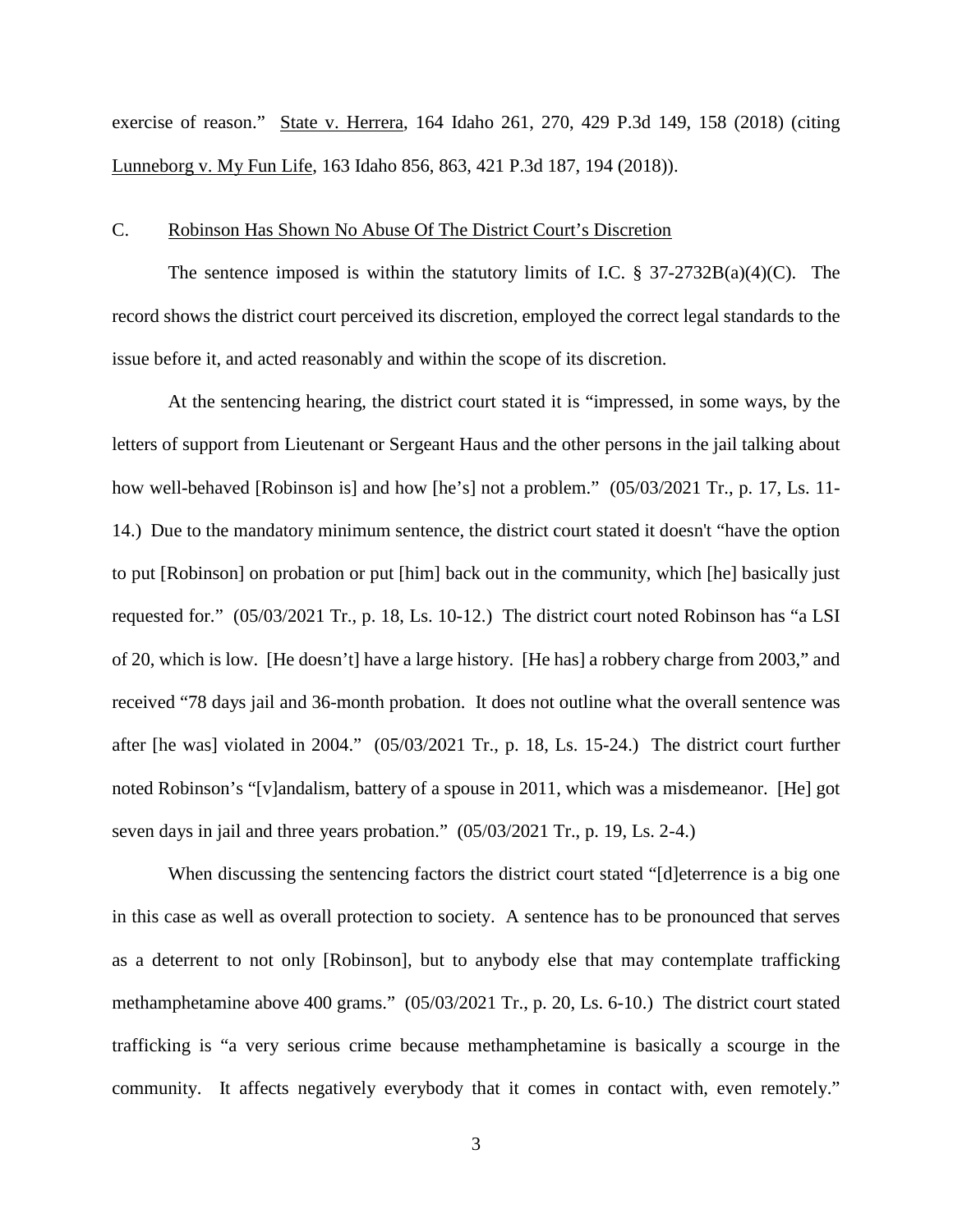(05/03/2021 Tr., p. 20, Ls. 11-14.) The district court credited Robinson "for the manner in which [he has] conducted [himself] while being incarcerated," but "the mandatory minimum in this case of ten years is the appropriate period of time to be served before being eligible for parole." (05/03/2021 Tr., p. 21, Ls. 14-24.)

Robinson argues that the mitigating factors—employment history, minor criminal record, lack of substance abuse or mental health issues, and community support—show an abuse of discretion. (Appellant's brief, pp. 3-6.) Robinson's argument does not show an abuse of discretion. Robinson's criminal history consists of a prior felony for robbery, and misdemeanor convictions for vandalism, inflicting corporal injury on a spouse, and driving with a suspended license. (PSI, pp. 26-27.) The presentence investigator stated that Robinson "himself denied committing the felony offense saying he was not aware of drugs being in the vehicle. However, he was not only found guilty of a trafficking of methamphetamine but was in possession of an excess of \$8400 which had the odor of narcotics." (PSI, p. 29.)

Although Robinson does not have substance abuse issues himself, the 1,889.4 grams of meth he trafficked presented a significant risk to the community, and the sentence in this case provides appropriate protection to society. The indeterminate term of the sentence provides appropriate punishment to Robinson's criminal conduct, and a lesser sentence would depreciate the seriousness of the instant offense. The twenty-year indeterminate term also provides an appropriate deterrent to Robinson, and other possible offenders. Robinson has failed to show that the district court abused its discretion by imposing a twenty-year indeterminate period as part of his thirty-year sentence for trafficking in methamphetamine.